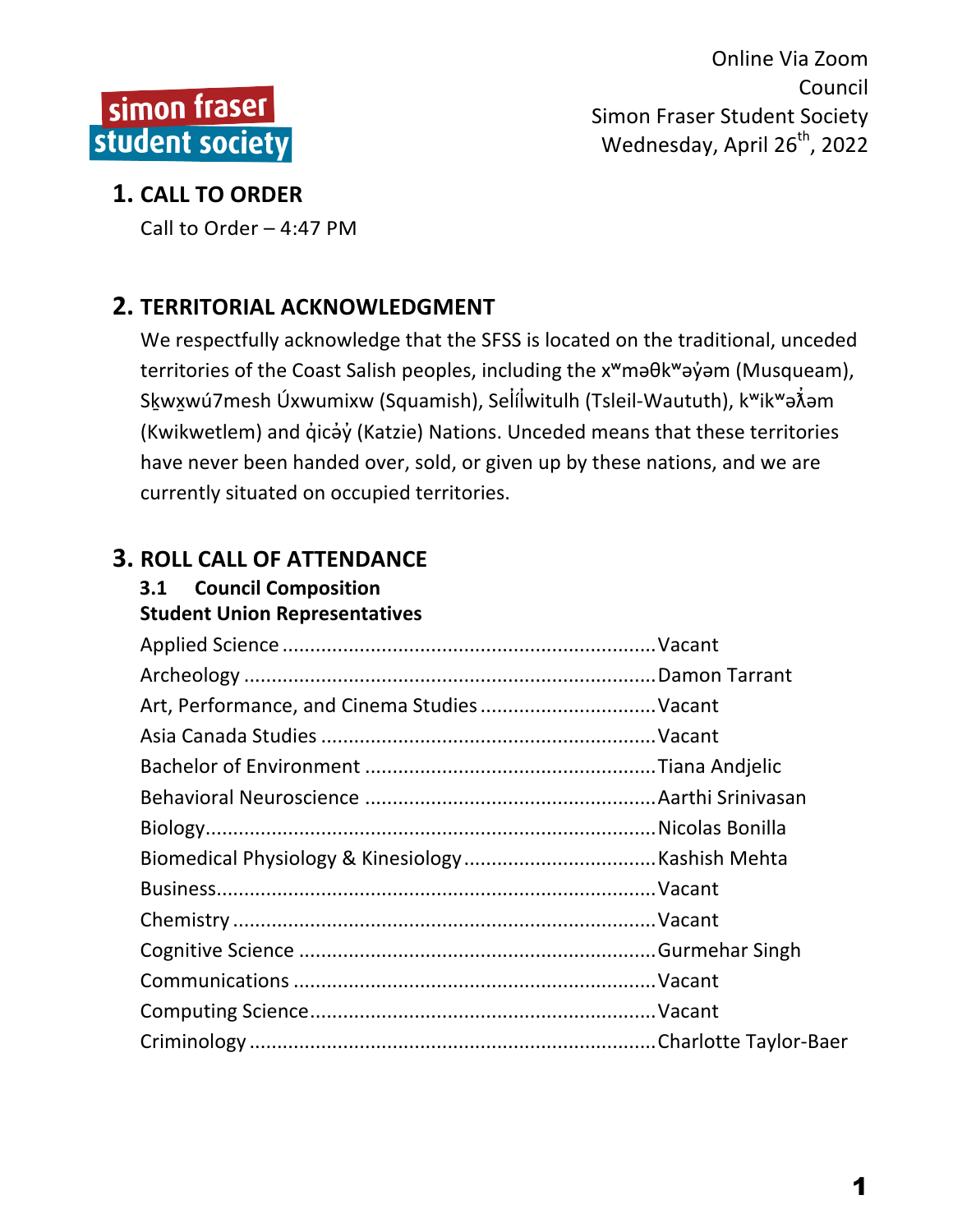# simon fraser<br>student society

Online Via Zoom Council Simon Fraser Student Society Wednesday, April 26<sup>th</sup>, 2022

| Faculty of Communications, Arts and Technology Vacant |  |
|-------------------------------------------------------|--|
|                                                       |  |
|                                                       |  |
|                                                       |  |
|                                                       |  |
| Gender, Sexuality, and Women's Studies  Vacant        |  |
|                                                       |  |
|                                                       |  |
|                                                       |  |
|                                                       |  |
|                                                       |  |
|                                                       |  |
|                                                       |  |
|                                                       |  |
|                                                       |  |
| International Studies Student AssociationDeanna Short |  |
|                                                       |  |
|                                                       |  |
|                                                       |  |
|                                                       |  |
|                                                       |  |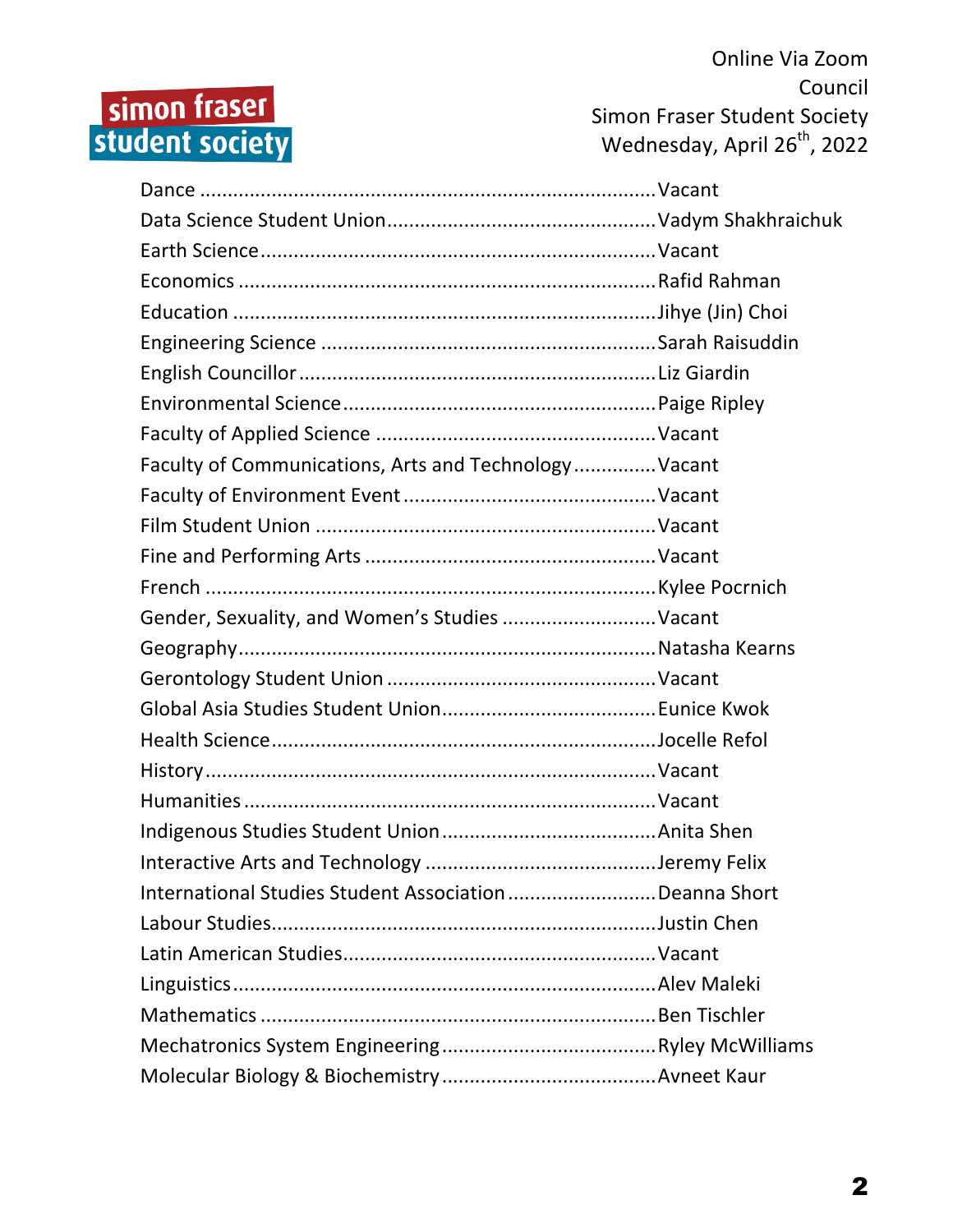# simon fraser<br>student society

Online Via Zoom Council Simon Fraser Student Society Wednesday, April 26<sup>th</sup>, 2022

| Sustainable Energy Engineering Student Society Mohammad Al-Sheboul |  |
|--------------------------------------------------------------------|--|
|                                                                    |  |
|                                                                    |  |
|                                                                    |  |

#### **Constituency Group Representatives**

| First Nations, Métis & Inuit Student Association  Keianna James |  |
|-----------------------------------------------------------------|--|
|                                                                 |  |
|                                                                 |  |
| Students of Caribbean & African AncestryLinda Kanyamuna         |  |
|                                                                 |  |

#### **Affiliated Student Groups**

|--|--|--|--|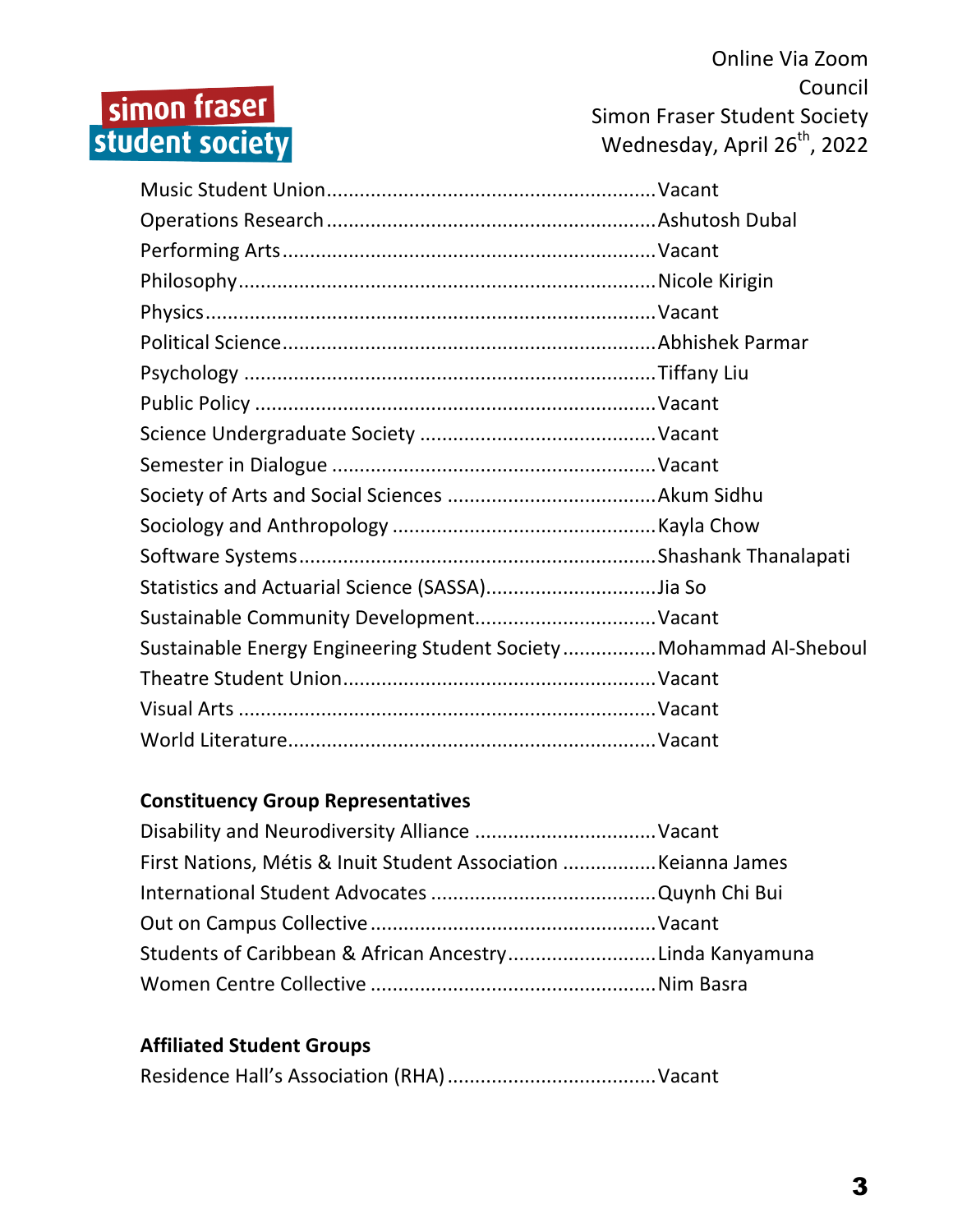

Student Athlete Advisory Committee (SAAC) .......................... Paul Ursu

#### **SFSS Executive Committee**

| Acting VP Internal and Organizational DevelopmentChloe Homenuke |  |
|-----------------------------------------------------------------|--|
|                                                                 |  |
|                                                                 |  |
|                                                                 |  |
|                                                                 |  |
|                                                                 |  |

#### **3.2 Society Staff**

| Policy, Research, Community Affairs Coordinator Beaty Omboga |  |
|--------------------------------------------------------------|--|
|                                                              |  |
|                                                              |  |

#### **3.3 Alternates**

|--|--|--|

#### **3.4 Regrets**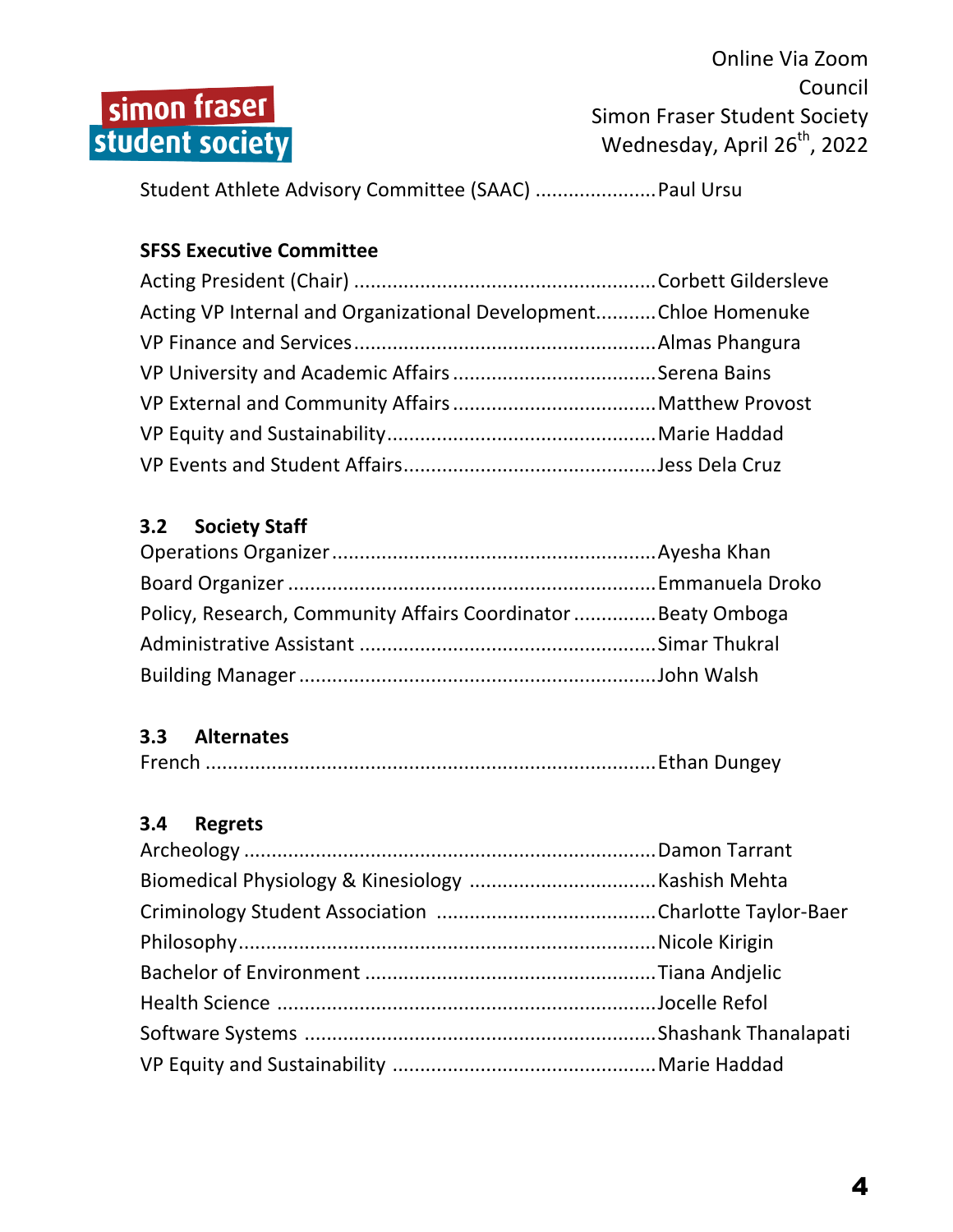

#### **3.5 Absents**

| International Studies Student AssociationDeanna Short              |  |
|--------------------------------------------------------------------|--|
|                                                                    |  |
| Molecular Biology & Biochemistry Student Union Avneet Kaur         |  |
| Sustainable Energy Engineering Student Society Mohammad Al-Sheboul |  |
|                                                                    |  |
| Students of Carribean & African Ancestry Linda Kanyamuna           |  |
|                                                                    |  |

#### **4. CONSENT AGENDA**

#### **4.1 CONSENT AGENDA**

Be it resolved to adopt the consent agenda by unanimous consent.

#### **CARRIED UNANIMOUSLY**

#### **4.1.1. MATTERS ARISING FROM THE MINUTES-Council Minutes-MOTION COUNCIL 2022-04-26:01**

Be it resolved to receive and file the following Council minutes:

• Council 2022-04-13

#### **4.1.2. RATIFICATION OF REGRETS-MOTION COUNCIL 2022-04-26:02 SUBMITTED BY: Acting President "Corbett Gildersleve"**

Be it resolved to ratify the regrets from Archeology Councillor "Damon Tarrant", Bachelor of Enviornment Councillor "Tiana Andjelic", Biomedical Physiology & Kinesiology Councillor "Kashish Mehta", Criminology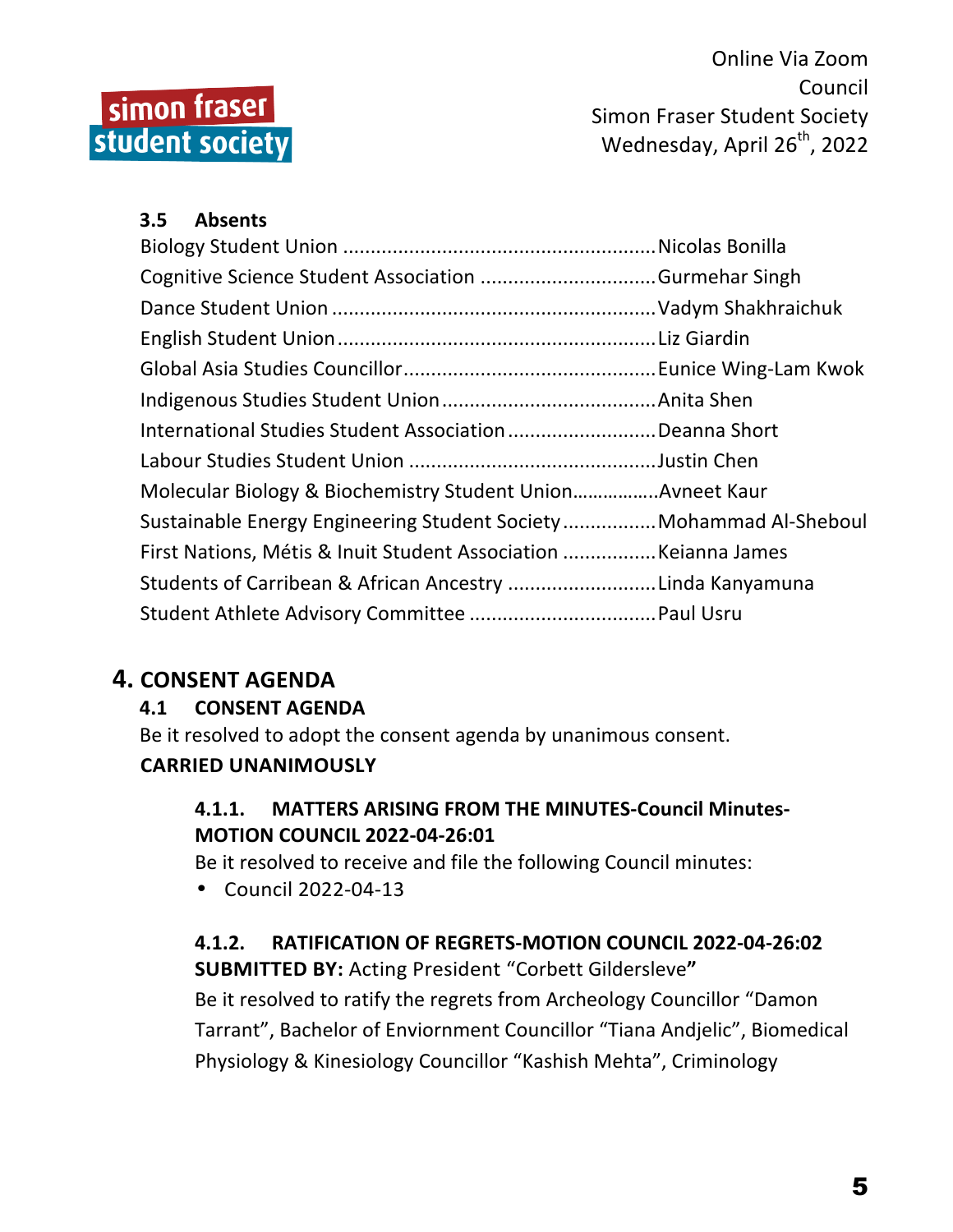

Councillor "Charlotte Taylor-Baer", and Philosophy Councillor "Nicole Kirigin" for the April  $26<sup>th</sup>$  Council Meeting.

## **5. ADOPTION OF THE AGENDA**

#### **5.1 MOTION COUNCIL 2022-04-26:03**

#### **Corbett / Ethan**

Be it resolved to adopt the agenda as presented.

#### **CARRIED AS AMENDED**

- Acting President moved to strike Presentation item 6.1.
- Acting President moved to strike In-Camera discussion item Joint letter to SFU.
- Acting President moved In-Camera item before new business items.
- Acting President moved to include item 8.

#### **6. IN-CAMERA**

#### **6.1 MOTION COUNCIL 2022-04-26:04**

Be it resolved to go in-camera for the remainder of the meeting. **CARRIED UNANIMOUSLY**

• Health and Dental Plan RFP results.

## **7. EX-CAMERA**

#### **7.1 MOTION COUNCIL 2022-04-26:05**

Be it resolved to go ex-camera for the remainder of the meeting.

#### **CARRIED UNANIMOUSLY**

#### **8. Reports**

#### **8.1** Report from Committee on Councillor Breaches of Confidentiality

• The Acting President mentioned that the committee met on April 21 $^{\rm st}$  to discuss additional business and have come to a conclusion that further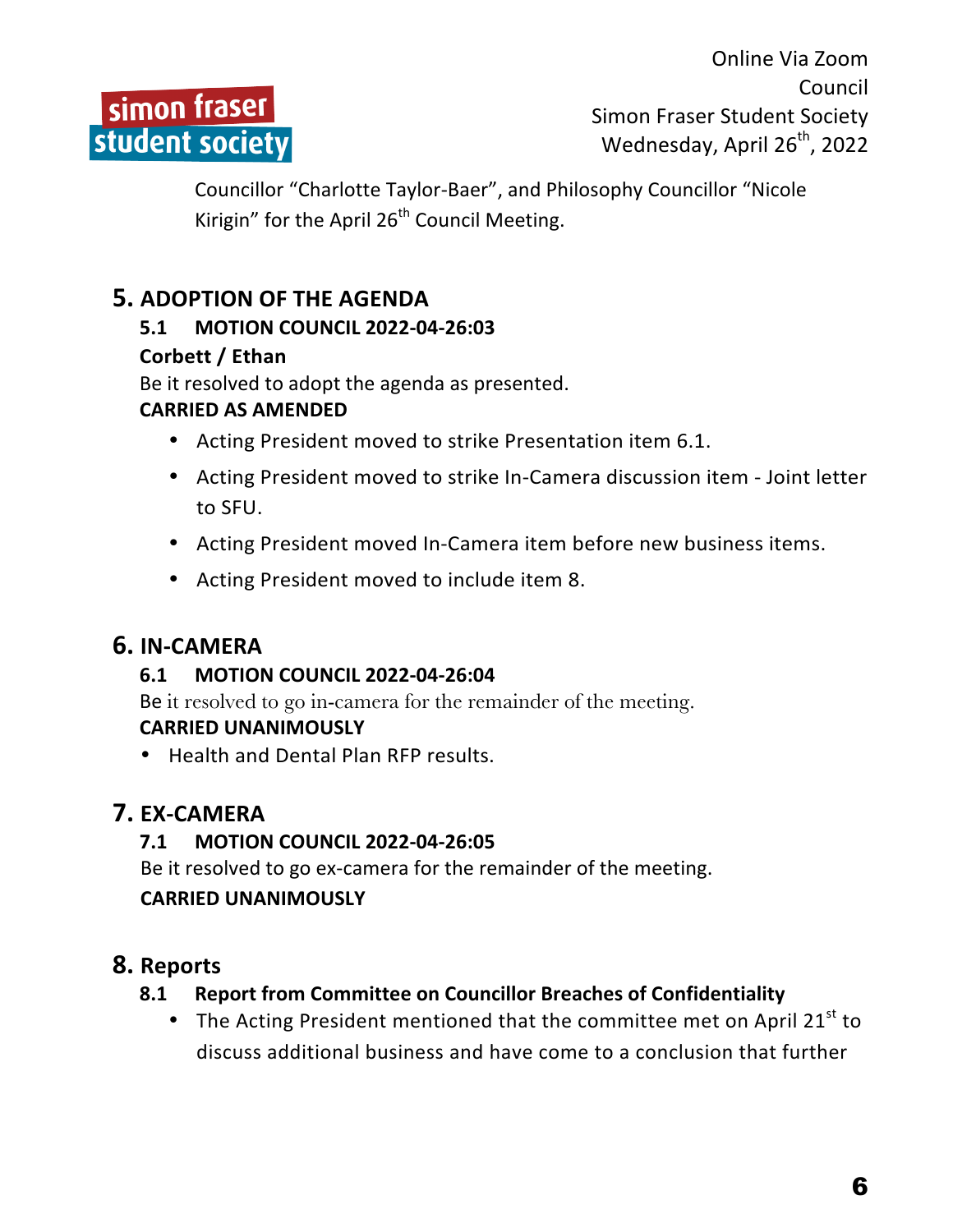

investigation needs to occur relating to the initial breach back in February. 

- Mathematic Councilor included a motion in regards to this discussion.
- Whereas during the investigation in February  $16<sup>th</sup>$ , 2022 council meeting the committee he has found that other matters requires further investigation;

Whereas committee wishes to further investigate these matters accordance with this terms of reference as at least one member of the council's involved in those matters.

Be it resolved that committee launches investigation into these matters.

#### **9. NEW BUSINESS**

#### **9.1 Health and Dental Plan 5% Fee Increase - Motion COUNCIL 2022-04-26:06 SUBMITTED BY: Acting President "Corbett Gildersleve"**

#### **Corbett / Abhishek**

Whereas the SFSS currently has an Undergraduate Health and Dental Plan;

Whereas this plan currently costs \$254.36 per student per year for the Enhanced Plan and \$197.52 per student per year for the Basic Plan;

Whereas the SFSS uses Studentcare as its Health and Dental Plan broker and administrator;

Whereas the SFSS requested Studentcare conduct a Request for Proposals (RFP) process for the Health and Dental Plan insurance providers;

Whereas SFSS members gave the Board of Directors (now Council) the power to raise or lower the Health and Dental Plan fee by up to 5% a year in the spring 2017 referendum;

Whereas this power expires by the end of the spring 2022 term;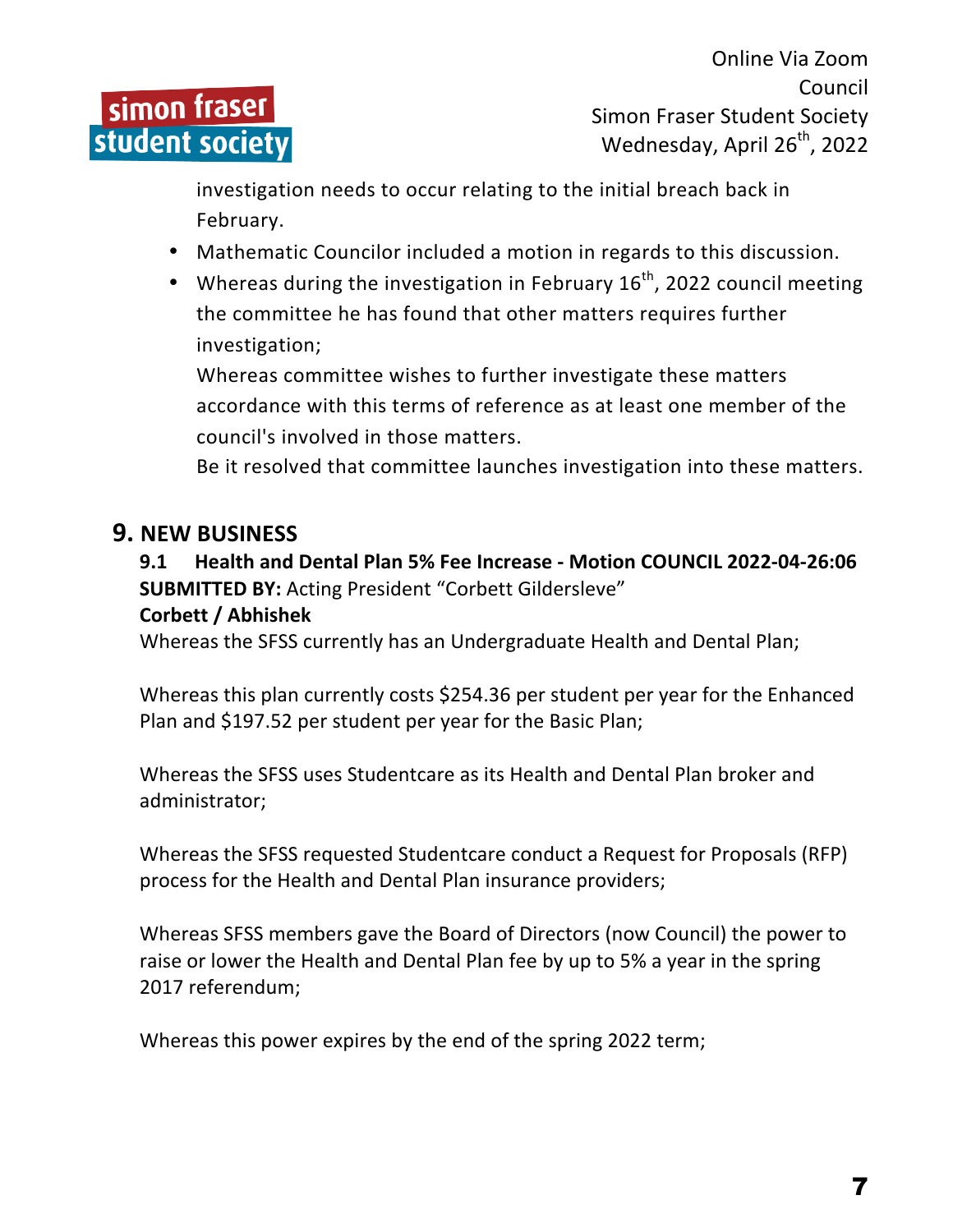

Whereas one of the recommendations from Studentcare in the RFP Report is to use Council's power to increase the current Health and Dental Plan fee by 5% from \$254.36 to \$267.08 for the Enhanced Plan and from \$197.52 to \$207.40 for the Basic Plan;

Whereas this increase would be able to cover the cost of the 24-month Pacific Blue Cross agreement fees for the Enhanced Plan;

Whereas this increase would not fully cover the cost of the 24-month Pacific Blue Cross agreement fees for the Basic Plan;

Whereas the Basic Plan is only used by a small portion of the SFSS's members and the difference for the Enhanced Plan would cover the difference for the Basic Plan;

Whereas the Executive Committee met on April 19, 2022 to review the RFP report and recommendations;

Whereas the Executive Committee recommends to Council to increase the current health and dental plan fee by 5%;

Be it resolved that Council approve increasing the Health and Dental Plan by 5% for the 2022-2023 Policy Year;

#### **CARRIED UNANIMOUSLY**

• Acting President mentioned that the discussion in regards to this motion took place In-Camera around the whole process with different results and recommendations.

#### **9.2** Pacific Blue Cross 24-month Agreement for the SFSS Health and Dental **Plan 2022-2024 Policy Year – Motion COUNCIL 2022-04-26:07**

**SUBMITTED BY: Acting President "Corbett Gildersleve"** 

#### **Corbett / Abhishek**

Whereas the SFSS currently has an Undergraduate Health and Dental Plan;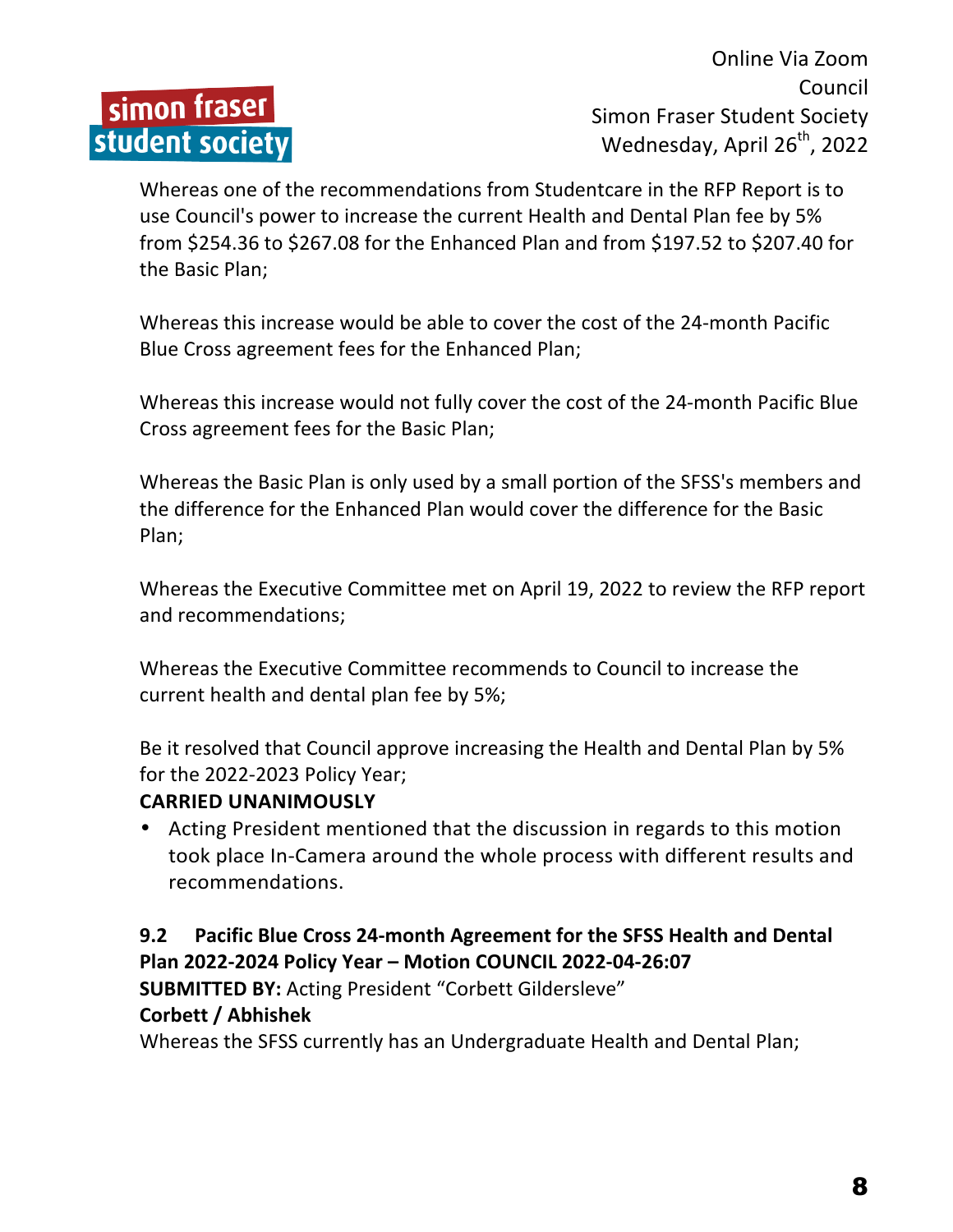

Whereas this plan currently costs \$254.36 per student per year for the Enhanced Plan and \$197.52 per student per year for the Basic Plan;

Whereas the SFSS uses Studentcare as its Health and Dental Plan broker and administrator;

Whereas the SFSS requested Studentcare conduct a Request for Proposals (RFP) process for the Health and Dental Plan insurance providers;

Whereas Studentcare has completed the process and provided Council and the Executive Committee a RFP Report with recommendations;

Whereas the Executive Committee met on April 19th, 2022 to review the report and recommendations;

Whereas Studentcare has recommended remaining with Pacific Blue Cross and signing a 24 month agreement;

Whereas this agreement would increase the price of the plan from \$254.36 to \$264.98 per student per year for the Enhanced Plan;

Whereas this agreement would increase the price of the plan from \$197.52 to \$213.99 per student per year for the Basic Plan;

Whereas only Council can approve agreements lasting more than a year in length;

Whereas the Executive Committee has reviewed the RFP Report from Studentcare and recommends to Council to approve the 24 month agreement with Pacific Blue Cross;

Be it resolved that the Council approve the 24 month agreement with Pacific Blue Cross for a plan cost of \$264.98 per student per year for the enhanced plan and \$213.99 per student per year for the basic plan.

#### **CARRIED UNANIMOUSLY**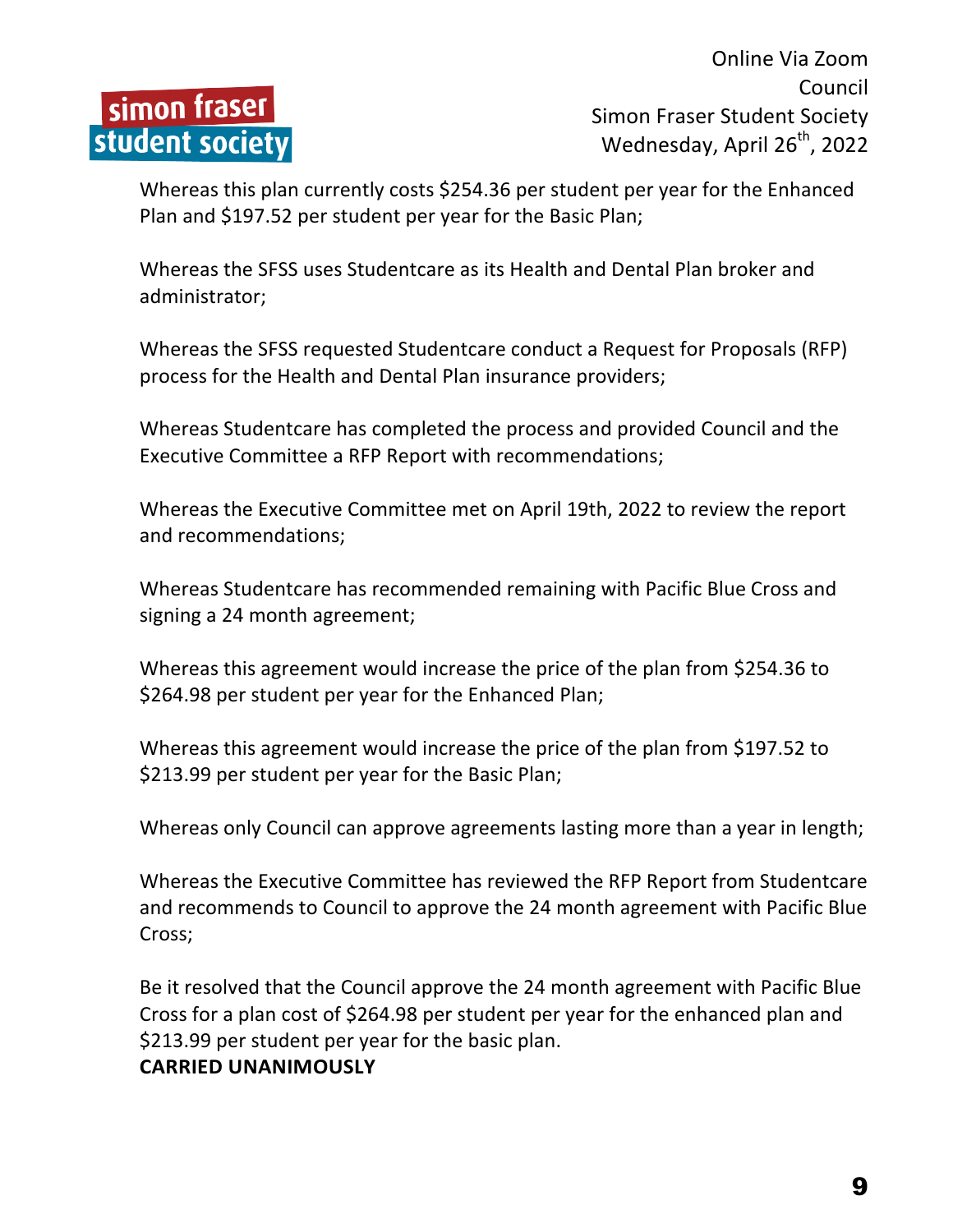

# **9.3 Censure Policy Update– MOTION COUNCIL 2022-04-26:08 SUBMITTED BY:** Mathematics Councilor "Ben Tischler"

#### **ATTACHMENT:**

#### **Ben / Abhishek**

Be it resolved to amend SO-1 of Council Policy by striking SO-1.7 and replacing it with 1.7 Composition of committee membership as specified by the committee's Standing Order. Unless otherwise specified by the standing order establishing the committee, only members in good standing may be appointed to a voting seat on a committee. (a) Notwithstanding SO-1.7, if a member of the Society has been censured by Council for a violation of R-5.3(c) (iii) or in relation to a violation of R-5.3(c) (iii), the censured member of the Society shall not be eligible to sit on any committee of council except for the faculty caucus (es) that are outlined within SO21. 

Be it further resolved to amend R-7 of Council Policy by striking R-7.15 and replacing it with  $7.15$  As per By-Law  $6(18)$ , Council shall, by a simple majority vote, appoint a Non-Executive Councillor as Vice Chair of Council for the duration of a Council term. (a) Notwithstanding R-7.15, if a member of the Society has been censured by Council for a violation of R-5.3(c) (iii) or in relation to a violation of R-5.3(c) (iii), the censured member of the Society shall be ineligible to serve as the Vice-Chair of Council.

Be it further resolved to amend R-17 of Council Policy by striking R-17.2 and replacing it with 17.2 An Associate Vice-Presidents must be a Member in good standing of the Society that has not been censured by Council for a violation of R-5.3(c) (iii) or in relation to a violation of R-5.3(c) (iii). (a) An Associate Vice-President may be a Non-Executive Councillor.

Be it further resolved to amend R-17 of Council Policy by striking R-17.7 and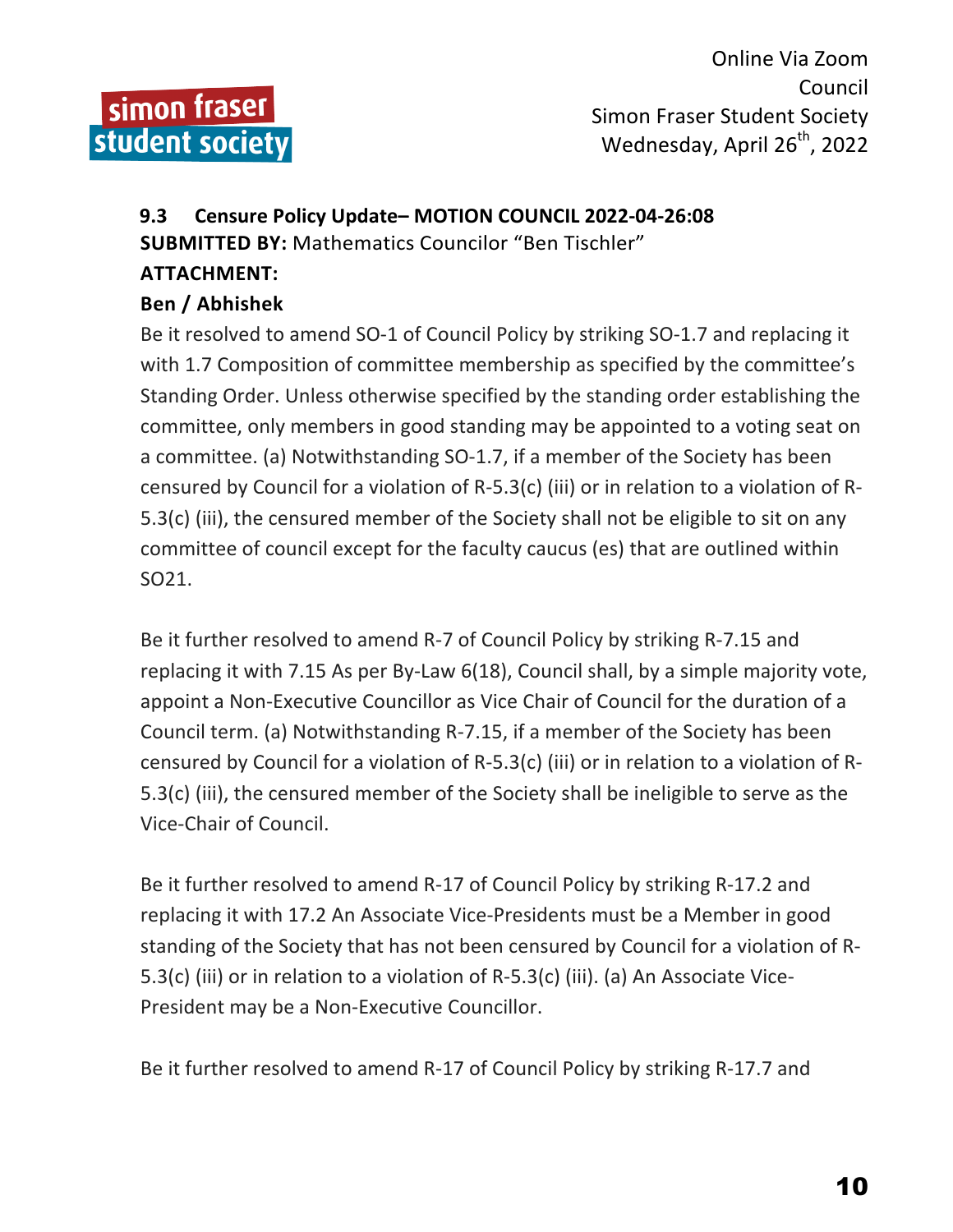# simon fraser student society

Online Via Zoom Council Simon Fraser Student Society Wednesday, April 26<sup>th</sup>, 2022

replacing it with 17.7 Members of the Executive Committee who wish to appoint an Associate Vice-President shall nominate a Member in good standing of the Society that has not been censured by Council for a violation of  $R-5.3(c)$  (iii) or in relation to a violation of R-5.3(c) (iii) for the position.

#### **CARRIED UNANIMOUSLY**

• Mathematics Councillor expressed that this motion was brought up after the recommendation from CCBC as a policy to amend by Council.

• The effect of this policy for the first be it resolved clause is to, make it so any member that has been censured by the Council for violation of policy is in eligible to serve on any committee of council except their faculty caucus every councillor serves on. This will also meet councillor bylaws to be able to serve on one committee.

• The second be it further resolved clause, this will make it so that the members of the council censured in relation to our violations of our policy will also be ineligible to serve as a vice-chair of Council.

• The third and fourth clause of the motion is amending our Policy 17, making any member of the society censured for violations of our policy cannot be appointed as associate vice-president.

• Acting President expressed that the idea behind it is to have some safeguards for councillors from other members who broke confidentiality in the past.

• Political Science Councillor spoke in favour of this motion and mentioned that if someone has been censured in the past, that is breach of confidence that means they have done something serious and cannot be trusted to handle, chair committees, and with confidential information.

#### **9.4 MSU Working Group and Funding- MOTION COUNCIL 2022-04-26:09**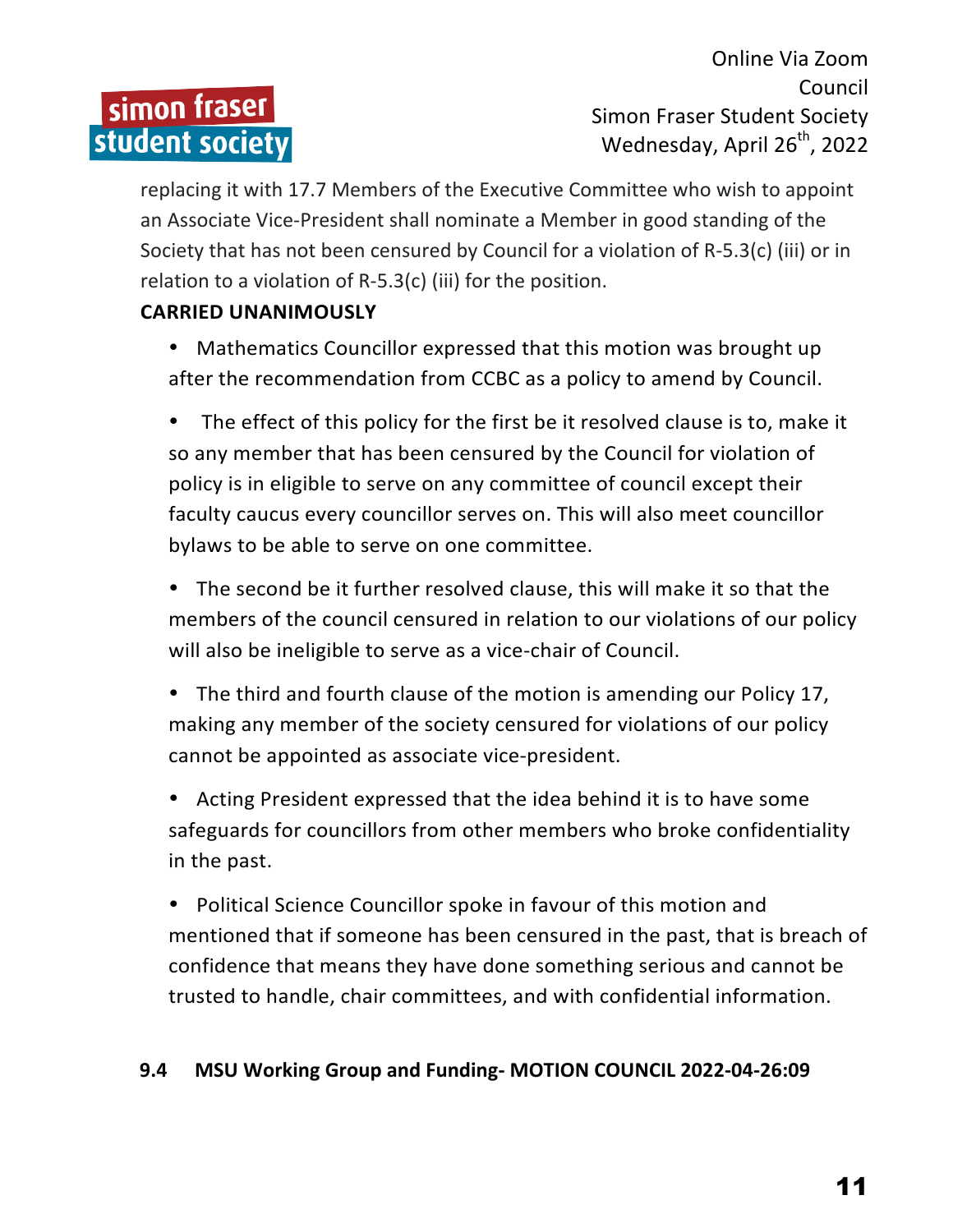

## **SUBMITTED BY:** International Student Advocates "Quynh Chi Bui" **ATTACHMENT:**

#### **Quynh / Seconder**

Whereas MSU chapter at SFU is a joint coalition of TSSU, GSS, and SFSS members who are current and former international students and their allies, under the support of Migrant Students United of Migrant Workers Alliance for Change;

Whereas Migrant Students United (MSU) has long sought equitable and just policies for migrant students by speaking up about and fighting against the systemic barriers at university, provincial or national level in order to access their rights and gain support;

Whereas MSU has initiated or actively participated in many activities, campaigns and rallies, like International Students Health Fee campaign, Fix PGWP, Status for ALL, PR Campaign, BC Tuition Freeze Now, and more;

Whereas IP-3 titled "Tuition Affordability" notes that Tuition has become increasingly unaffordable over the past several decades and remains one of the largest barriers for students in receiving a post secondary education;

Whereas several Migrant and International students must pay a drastically higher tuition in comparison to domestic students while also adhering to two consecutive semesters of a full course load yearly;

Whereas due to this higher tuition in nature and with the rise of tuition (twice) with a total of a 8% increase in tuition for migrant and international students within the last 2 years, and another rise of 4% of tuition coming soon, many Migrant Students and International students are experiencing financial instability;

Whereas financial instability provides difficulty to participate adequately as many students take on paid opportunities in their free time to cover higher costs and are unable to participate adequately within coalitions, groups, clubs, unions and such to fight for their rights;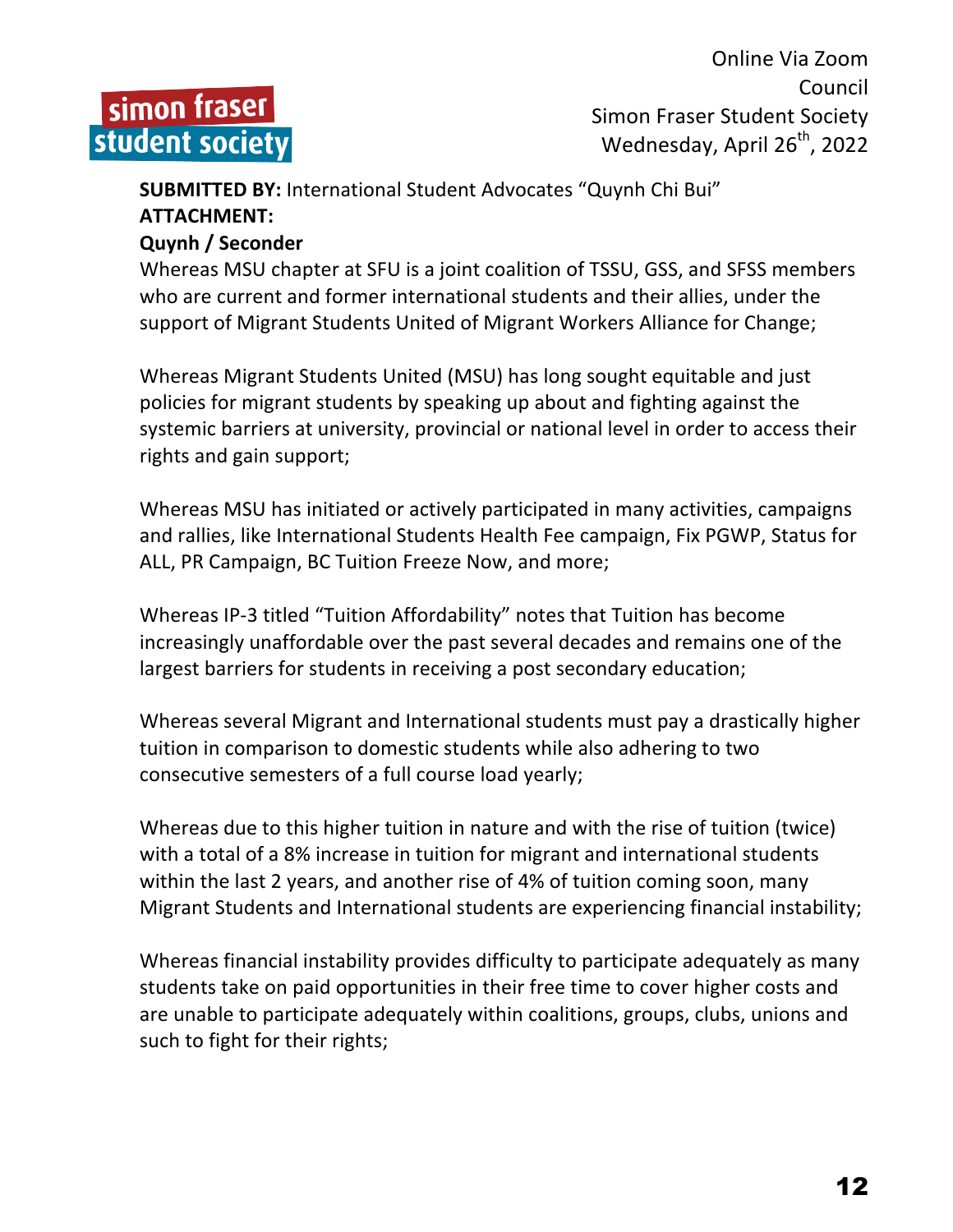# simon fraser student society

Online Via Zoom Council Simon Fraser Student Society Wednesday, April 26<sup>th</sup>, 2022

Whereas TSSU and GSS have contributed funds required for the background work of creating the MSU Chapter and its campaigns so far, and SFSS has not supported MSU yet in providing funding to ensure that Migrant students have the space to advocate for themselves without it taking a toll on their living circumstance;

Be it further resolved that council support Migrant Students United and direct Council to create a Migrant and International Students Rights Issues Policies;

Be it further resolved to create a working group of the Councillors and Members, ensuring strong representation of international students, co-chaired by International Student Advocate representative and supported by the VP Equity and Sustainability, to draft and recommend to Council this Migrant and International Students Rights Issues Policy, in consultation with the International Student Advocate Constituency group, and Migrant Student United at SFU;

Be it further resolved that SFSS Council supports and approves the funding of \$15,000 of the joint coalition working with GSS and TSSU to disburse for the campaigns expenses and volunteers' stipend in 2022 (through a disbursement model where the funding is dispersed via TSSU, or otherwise if mutually determined by all three coalition partners), for the Summer and Fall semesters, from a line item determined by the VP Finance and Services.

#### **POSTPONED**

- International Student Advocates expressed that the International Students face many challenges during and after their studies such as high tuition fees, International Students health fee, 20 hour per week work limit, unfair and exclusive PR rules, time-restricted and non-renewable nature of the PGWP, etc.
- ISA mentioned that there is no group, society, or coalition at SFU whose focus is on organizing around and fighting against barriers faced by the international students.
- ISA expressed that at SFSS, the International Students Advocates, which is an SFSS constituency group, been facing lack of resources and capacity to mobilize students and perform effectively.
- MSU Chapter at SFU is a group of former and current international and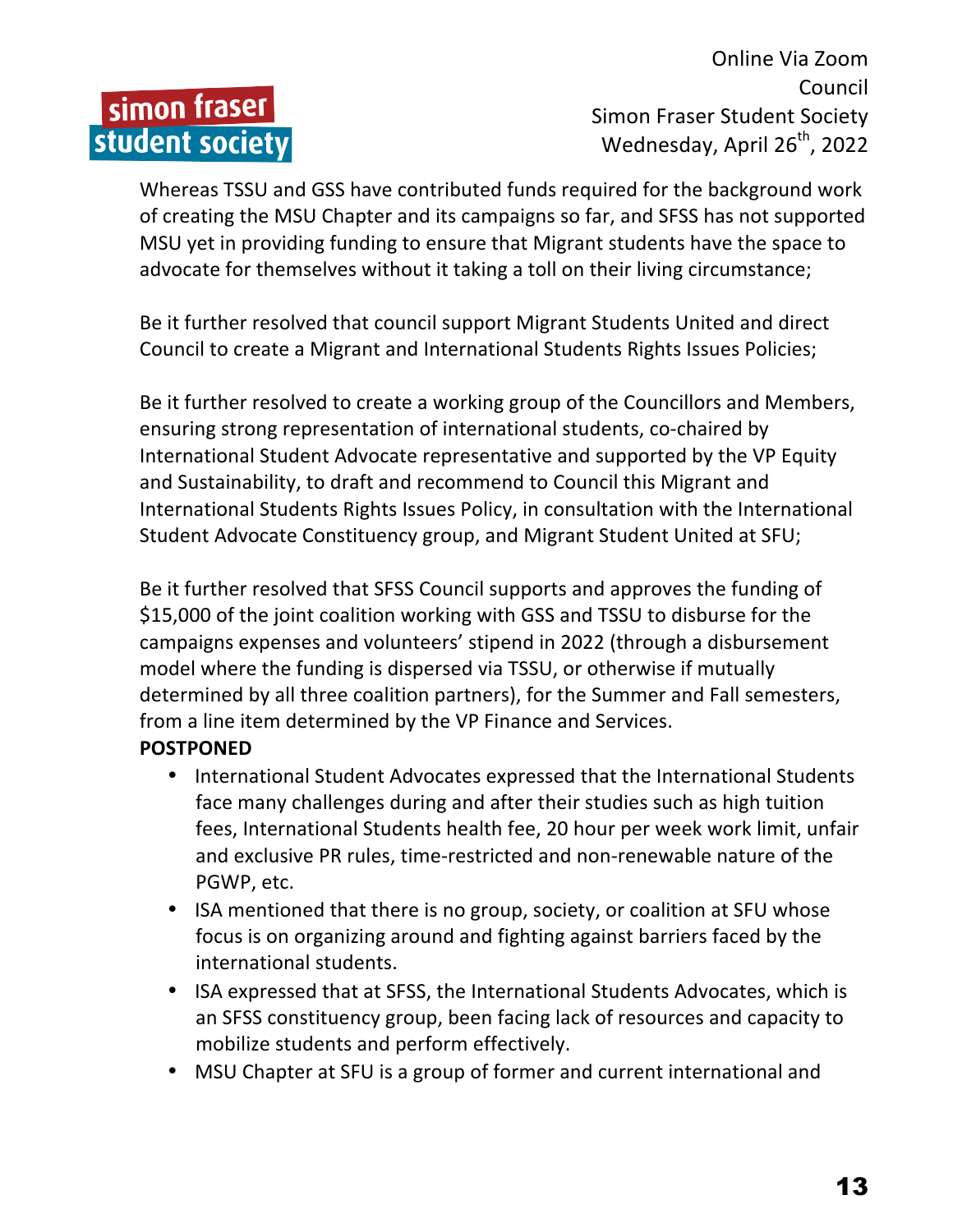

domestic students, members of TSSU, GSS, SFSS, and their allies who have come together to advocate for migrant student rights under the support of Migrant Student United.

- They are planning to provide stipends for 6 volunteers with the requirement of working 5 hours per week with providing them with \$20 per hour which comes up to the total of \$20,856 for the semester. Along with this, they would require \$2000 for campaigns and events.
- They are requesting Council to approve the spending of \$15,000 to support their initiative to advocate for the international students.

#### 9.5 Move to Postpone motion 9.4- MOTION COUNCIL 2022-04-26:10 **Ben / Abhishek**

#### **CARRIED (11 in favour, 9 Against, 2 Abstentions)**

**In Favor (11):** Behavioral Neuroscience Councillor, Economics Councillor, Education Councillor, Environmental Science Councillor, French Councillor Alternate, Linguistics Councillor, Mathematics Councillor, Operations Research Councillor, Political Science Councillor, Psychology Councillor, Society of Arts and Social Sciences Councillor.

Against (9): Interactive Arts and Technology Councillor, International Student Advocates, Women Centre Collective, Acting President, VP Internal and Organizational Development, VP Finance and Services, VP University and Academic Affairs, VP External and Community Affairs, VP Events and Students Affairs.

Abstentions (2): Geography Councillor, Mechatronics System Engineering.

- Mathematics Councillor mentioned that the briefing notes for this motion were received 30 minutes before the meeting and they are not comfortable to approve the motion with such high expenditure
- Women Centre Collective expressed that this motion should not be postponed as the very thorough presentation was done for this last Council meeting and this has been discussed multiple times. And, based on the fact that we have supported others by providing them with the funding as they presented and had done similar work behind them they are concerned why this is an issue.
- Political Science Councillor mentioned that they are not against the motion but the lack of timing to review the briefing notes. Had the financial amount not